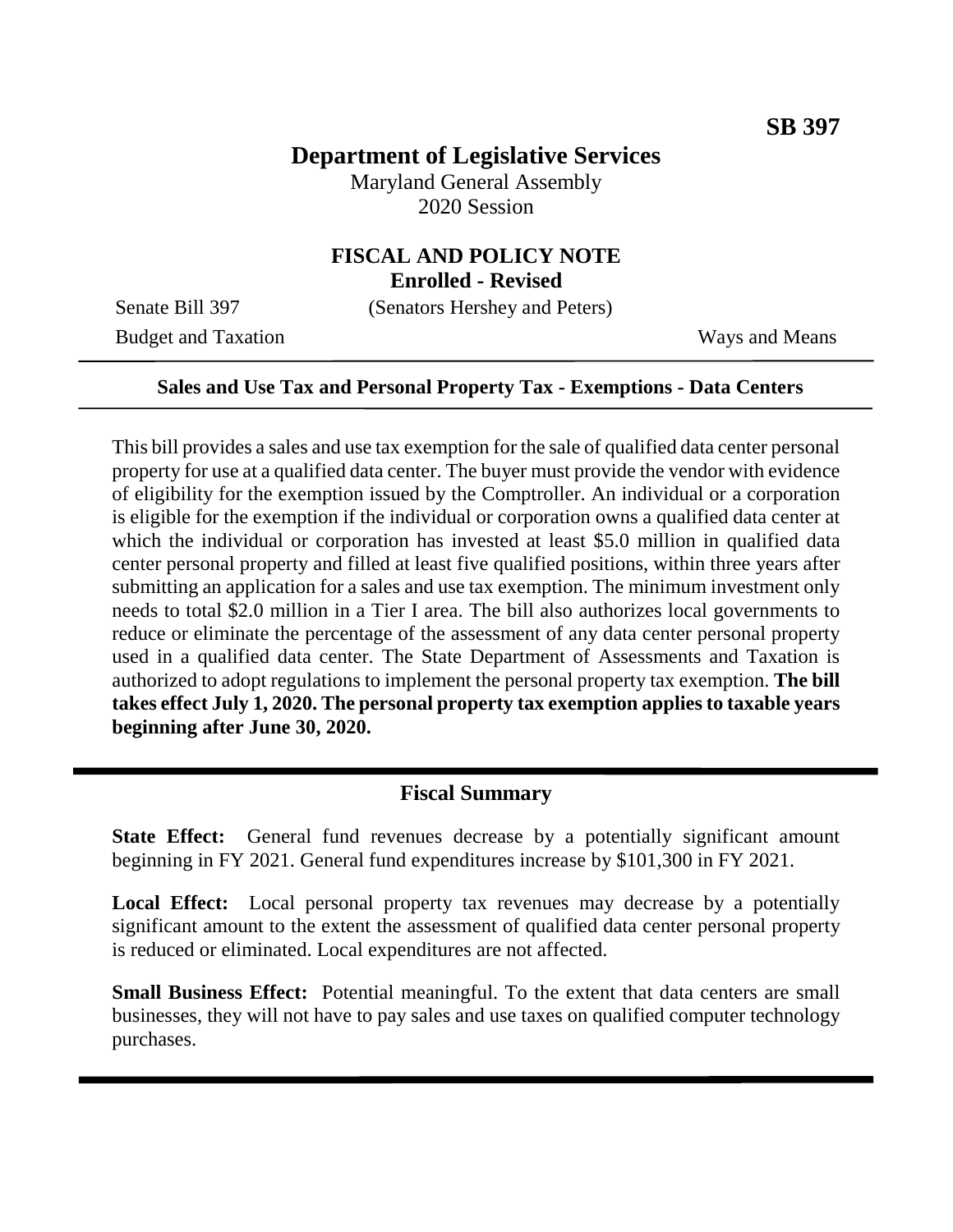# **Analysis**

**Bill Summary:** A data center is defined as a building or group of buildings used to house computer systems, computer storage equipment, and associated infrastructure that businesses or other organizations use to organize, process, store, and disseminate large amounts of data.

A qualified data center is defined as a data center located in the State in which an individual or a corporation, within three years after submitting an application for the sales and use tax exemption has (1) invested at least \$2.0 million in qualified data center personal property and created at least five qualified positions for a data center located within a Tier I area or (2) invested at least \$5.0 million in qualified data center personal property and created at least five qualified positions for a data center located in any other area of the State. A qualified data center includes a data center that is a co-located or hosting data center where equipment, space, and bandwidth are available to lease to multiple customers and an enterprise data center owned and operated by the company it supports.

Qualified data center personal property is defined as personal property purchased or leased to establish or operate a data center. Qualified data center personal property includes (1) computer equipment or enabling software used for the processing, storage, retrieval, or communication of data, including servers, routers, connections, and other enabling hardware used in the operation of that equipment; (2) heating, ventilation, and air-conditioning and mechanical systems, including chillers, cooling towers, air-handling units, pumps, energy storage or energy efficiency technology, and other capital equipment used in the operation of that equipment; and (3) equipment necessary for the generation, transformation, transmission, distribution, or management of electricity, including exterior substations, generators, transformers, unit substations, uninterruptible power supply systems, batteries, power distribution units, remote power panels, and any other capital equipment necessary for these purposes.

A qualified position is defined as a position that (1) is a full-time position of indefinite duration; (2) pays at least 150% of the State minimum wage; (3) is newly created because a data center begins or expands in a single location in the State; and (4) is filled.

A qualified position does not include a position that is (1) created when an employment function is shifted from an existing data center in the State to another data center of related ownership if the position is not a net new job in the State; (2) created through a change in ownership of a trade or business; (3) created through a consolidation, merger, or restructuring of a business entity if the position is not a net new job in the State; (4) created if an employment function is contractually shifted from an existing business entity in the State to another business entity if the position is not a net new job in the State; or (5) filled for a period of less than 12 months.

SB 397/ Page 2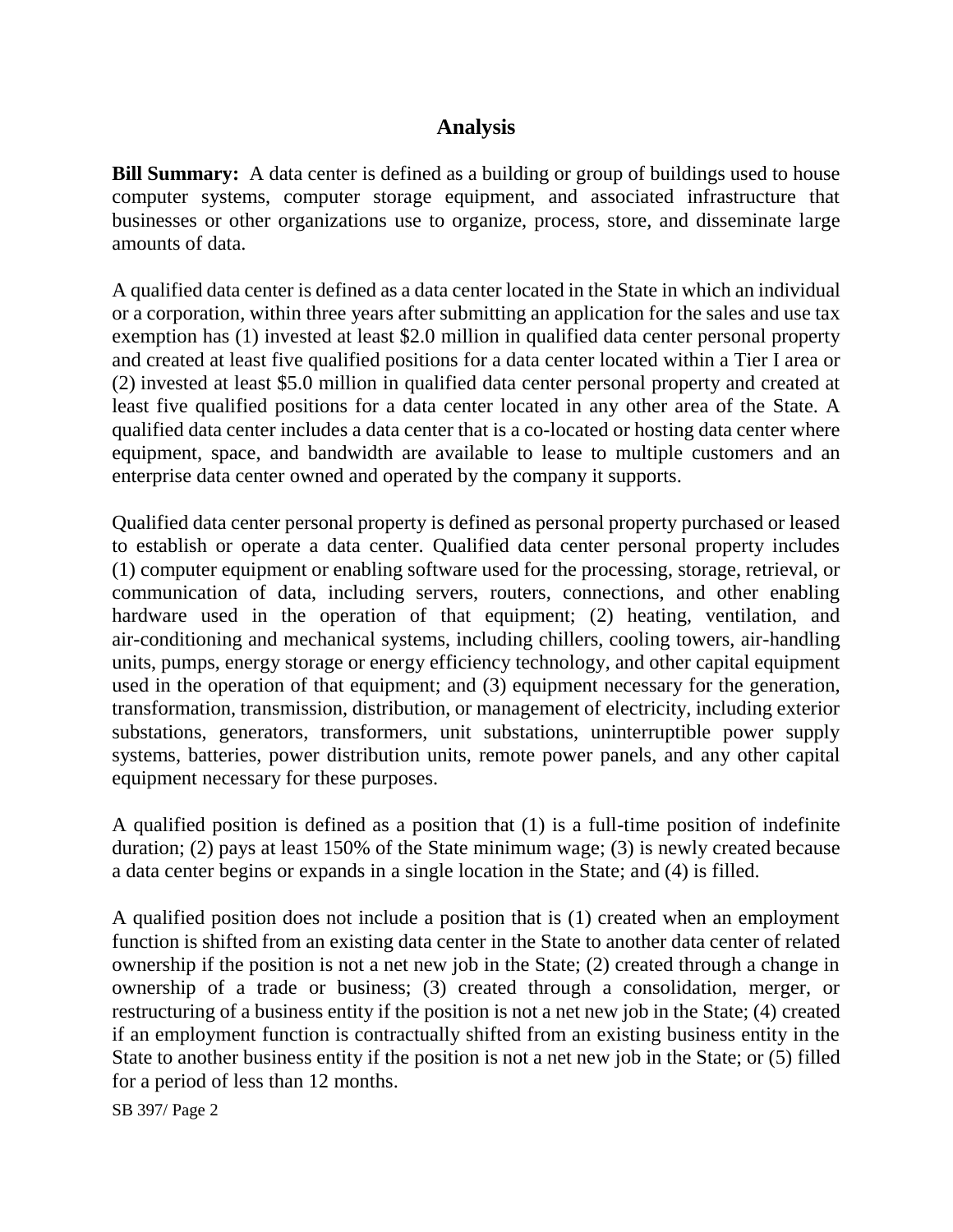A Tier I area is a county with (1) an average rate of unemployment for the most recent 24-month period for which data is available that exceeds 150% of the average rate of unemployment for the State during that period; (2) an average rate of unemployment for the most recent 24-month period for which data is available that exceeds the average rate of unemployment for the State by at least 2 percentage points; or (3) a median household income for the most recent 24-month period for which data is available that is equal to or less than 75% of the median household income for the State during that period. A Tier I county includes a county that no longer meets any of these criteria but has met at least one of the criteria at some time during the preceding 24-month period. A Tier I area also includes an opportunity zone, as defined under § 1400z-1 of the Internal Revenue Code.

To qualify for the sales and use tax exemption, an individual or a corporation must file an application for an exemption certificate with the Department of Commerce (Commerce). Each year, Commerce must provide the Comptroller with a list of individuals and corporations that qualify for the sales and use tax exemption. Within 30 days after receiving the list from Commerce, the Comptroller must issue an exemption certificate to each eligible individual and corporation. An exemption certificate issued by the Comptroller must be renewed each year and may not be renewed for more than 10 consecutive years; however, if the individual or corporation invests at least \$250 million in qualified data center personal property, the exemption certificate may be renewed for up to 20 consecutive years.

**Background:** The sales and use tax is the State's second largest source of general fund revenue, accounting for approximately \$5.0 billion in fiscal 2020 and 2021, according to the December 2019 revenue forecast. **Exhibit 1** shows the sales and use tax rates in surrounding states and the District of Columbia.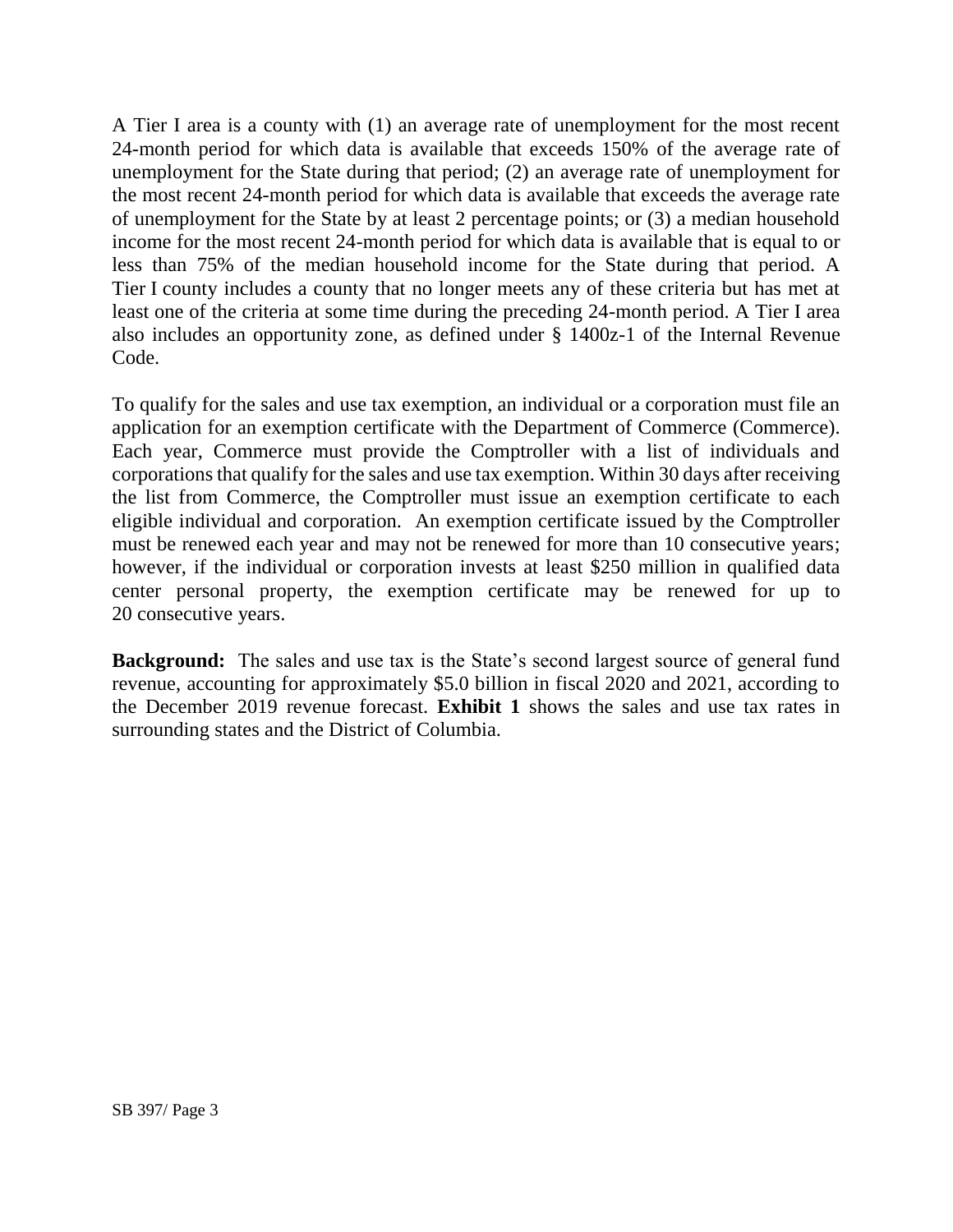# **Exhibit 1 Sales and Use Tax Rates in Maryland and Surrounding States**

| Delaware             | $0.0\%$                                                                                                                                                                                                                                                             |
|----------------------|---------------------------------------------------------------------------------------------------------------------------------------------------------------------------------------------------------------------------------------------------------------------|
| District of Columbia | 6.0%; 10.0% for liquor sold for on-the-premises consumption and<br>restaurant meals; 10.25% for alcoholic beverages for consumption<br>off the premises, tickets to specified sporting events, and specified<br>rental vehicles; and 8.0% for specified soft drinks |
| Maryland             | $6.0\%$                                                                                                                                                                                                                                                             |
|                      | 9.0% for alcoholic beverages                                                                                                                                                                                                                                        |
| Pennsylvania         | 6.0% plus 1.0% or 2.0% in certain local jurisdictions                                                                                                                                                                                                               |
| Virginia*            | 5.3%; 2.5% for eligible food items; 2.5% for specified essential                                                                                                                                                                                                    |
|                      | personal hygiene items; and both rates include 1.0% for local<br>jurisdictions                                                                                                                                                                                      |
| West Virginia        | municipality)<br>$0.5\%$<br>6.0%<br>or $1.0\%$<br>plus<br>(in<br>one<br>(nn)<br>45 municipalities)                                                                                                                                                                  |

\*An additional state tax of 0.7% is imposed in localities in Northern Virginia and the Hampton Roads region and an additional 1.7% is imposed in localities in the Historic Triangle.

## *Virginia Sales Tax Exemption for Computer Equipment Used at a Data Center*

Virginia provides a state sales tax exemption for computer equipment or enabling software purchased or leased for the processing, storage, retrieval, or communication of data, including but not limited to servers, routers, connections, and other enabling hardware, including chillers and backup generators used or to be used in the operation of a data center in the state. In order to qualify for the exemption, an enterprise or colocation data center must have a new capital investment of at least \$150 million and create at least 50 new jobs in a Virginia locality. The minimum new job requirement is reduced to 25 if the data center is located in an enterprise zone or in a locality with an unemployment rate at least 1.5 times the average statewide unemployment rate. New jobs must pay at least 1.5 times the annual average wage in the locality where the data center is located. The exemption expires June 30, 2035.

A July 2019 report by the Virginia Joint Legislative Audit and Review Commission (JLARC) states that Loudoun County has become known as "Data Center Alley" because of its massive concentration of data centers. In addition, an estimated 70% of international Internet traffic flows through Northern Virginia's telecommunications infrastructure.

SB 397/ Page 4 The JLARC report also states that there were 159 beneficiaries of the state's data center sales and use tax exemption and the exemption reduced state revenues by \$417 million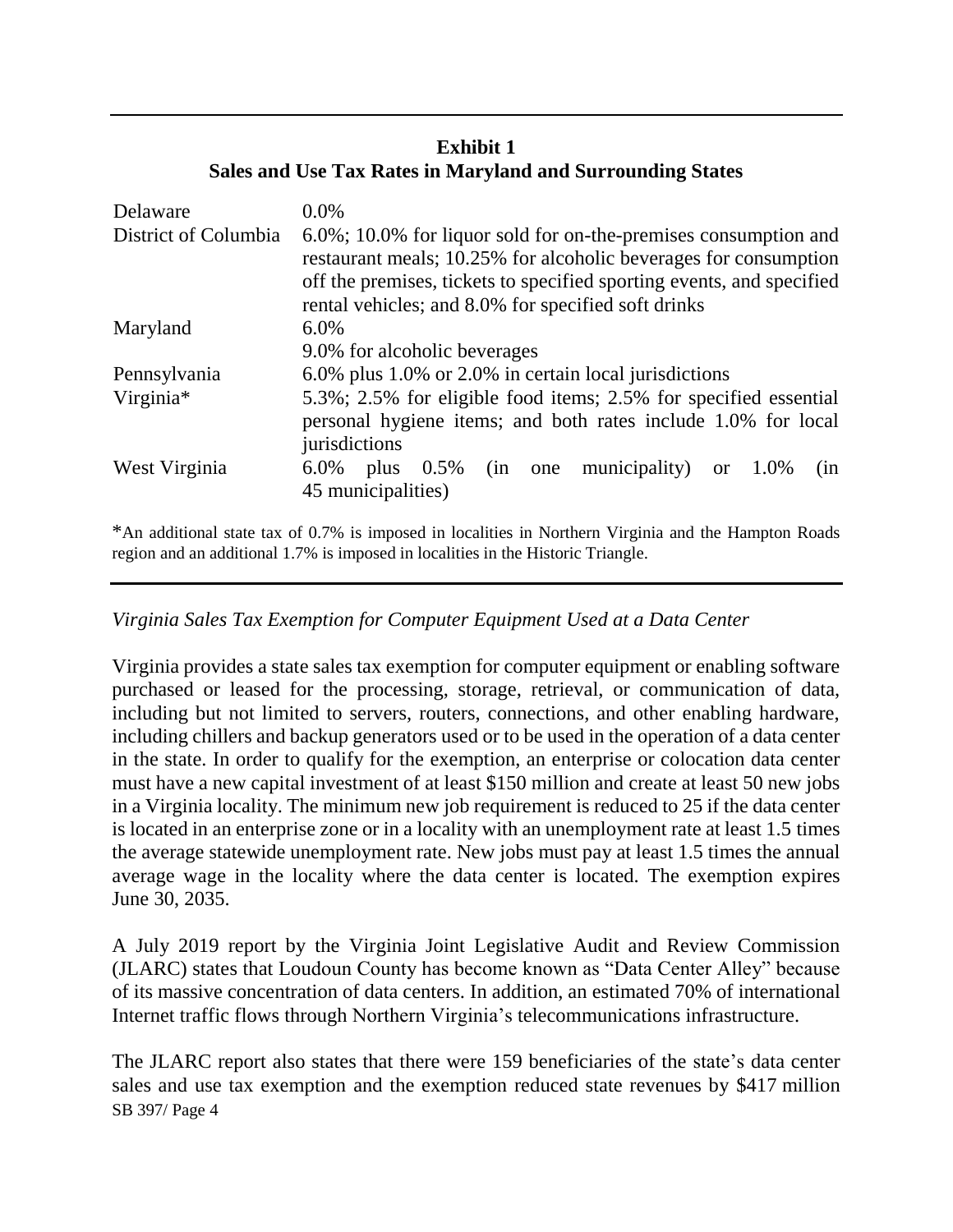between fiscal 2010 and 2017. The report indicates that the exemption has resulted in a moderate impact on the state's economy and that between fiscal 2010 and 2017 private-sector employment increased by 7,665 jobs, Virginia GDP increased by \$1.3 billion, and statewide personal income increased by \$724.9 million, on average, each year. Overall, the state received \$0.72 for every \$1.00 spent.

The JLARC report also noted that data center representatives had two main concerns with the job requirements. First, the 50-job requirement is not in line with the capital investment requirement, according to the report. It was reported that data centers continue to become more efficient through automation, which means fewer jobs are necessary. The report indicated that based on an analysis of capital investment and job creation figures from data centers' memorandums of understanding with the state, one job is associated with \$6.3 million in capital investment. Therefore, a \$150 million investment would be expected to create 24 jobs, on average. According to JLARC, Virginia and Mississippi are the only states that have a 50-job requirement and that most data center sales and use incentives from other states do not have employment creation requirements or they are lower than 50 jobs.

The second concern was that the job creation threshold is a barrier for locating data centers in more distressed areas of the state. The reduced job threshold of 25 jobs for distressed areas and enterprise zones has had very little, if any, impact on encouraging data centers to locate in these areas. JLARC reports that only one data center (Microsoft) using the exemption has located in a distressed locality (Mecklenburg County). As a result, JLARC recommended that the Virginia General Assembly further reduce or remove the minimum job creation requirement in distressed areas or enterprise zones for the data center exemption.

### *Other States*

Twenty eight states, not including those that do not have a state sales and use tax, currently offer some form of tax incentive to data centers operators.

A report for the Illinois Chamber of Commerce Foundation indicates that, in 2017, the data center industry's economic impact on the state was approximately 31,500 jobs, \$2.4 billion in labor income, and \$7.1 billion in economic output. In 2017, Illinois data centers generated approximately \$877.5 million in tax revenue, of which \$321.7 million was state and local tax revenue. Illinois does not have a sales and use tax exemption for data center equipment.

SB 397/ Page 5 Pennsylvania provides a limited sales and use tax refund for data center computer equipment. The refund is capped at \$5.0 million per year. In order to qualify for the refund a data center must have a minimum annual payroll of \$1.0 million, within the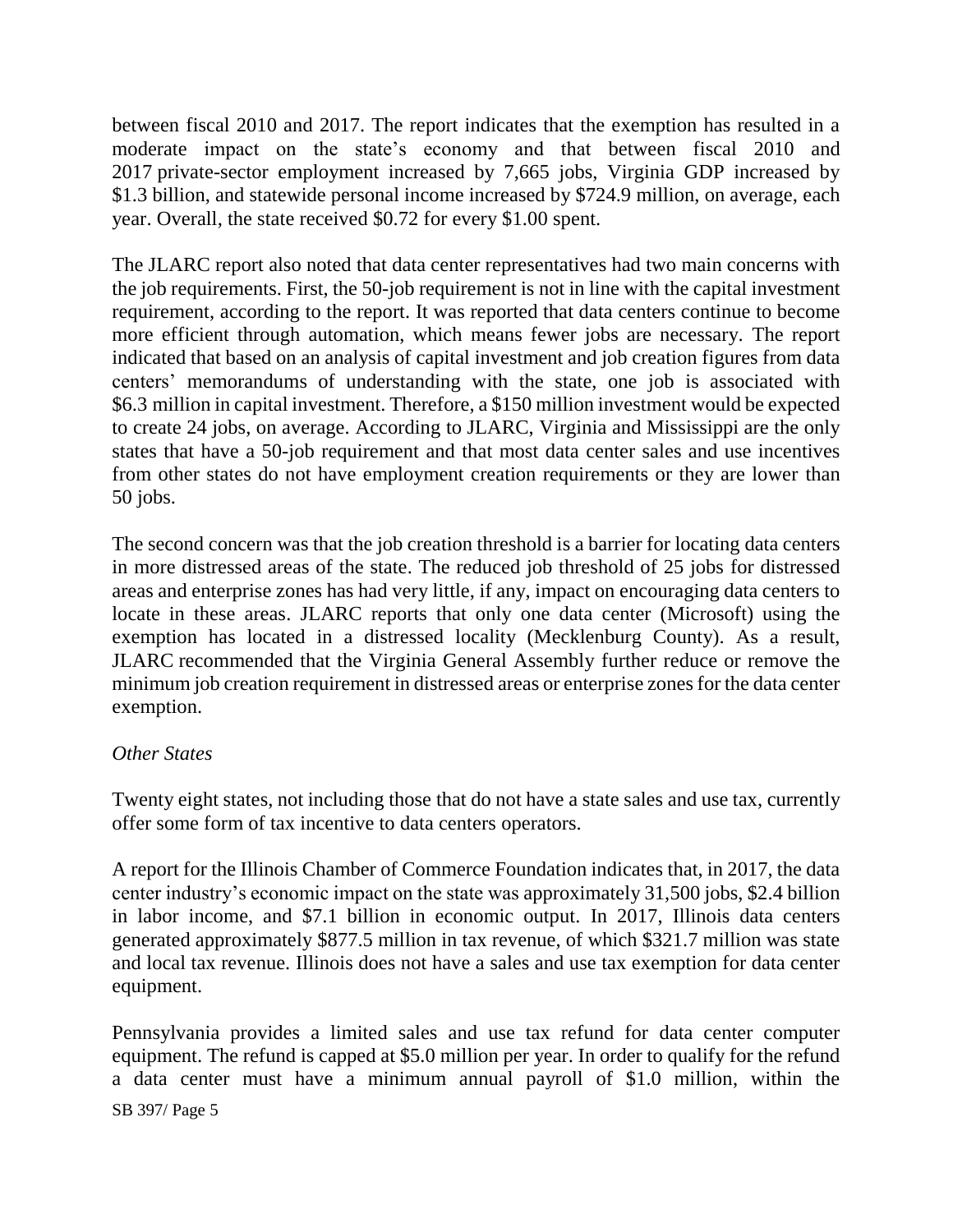first four years of certification. Capital investment must be \$25.0 million to \$50.0 million, depending on the size of the county.

## *Tier I Counties*

The following jurisdictions are Tier 1 counties for purposes of the One Maryland tax credit: Baltimore City and Allegany, Caroline, Dorchester, Garrett, Kent, Somerset, Washington, Wicomico, and Worcester counties.

### *Personal Property Taxes*

In Maryland, there is a tax on business-owned personal property that is imposed and collected by local governments. Personal property generally includes business property including furniture, fixtures, office and industrial equipment, machinery, tools, supplies, inventory, and any other property not classified as real property. To provide for uniform assessments, the State Department of Assessments and Taxation (SDAT) is responsible for assessing all personal property. Each county or municipal government is responsible for issuing the tax bills and collecting the tax. The tax year begins on July 1, and ends on June 30. The personal property tax has been exclusively a local tax since 1984 when the State tax rate on personal property was set at zero.

At the beginning of each calendar year, SDAT notifies business entities on record that a personal property tax return must be filed by April 15. This tax return must include personal property located in Maryland as of January 1, the date of finality. The "date of finality" is the date used to determine ownership, location, value, and liability for tax purposes. Since 2017, all tax returns are now filed electronically. For fiscal 2020, the business personal property tax base is approximately \$12.7 billion; for fiscal 2021, the assessable base is estimated to be \$12.3 billion.

**State Revenues:** General fund revenues may decrease by a potentially significant amount beginning in fiscal 2021 to the extent qualified data centers meet the investment requirements of the bill. The amount of the revenue decrease depends on the amount and cost of qualified data center personal property that is purchased by qualified data centers, neither of which can be reliably estimated. As a point of reference, qualified data center personal property purchases of \$150 million by data center operators would decrease general fund revenues by \$9 million, pursuant to the exemption provided by the bill.

Commerce advises that data center projects can range from small projects to large projects. A small-size project typically locates in an existing building, therefore not requiring new construction. These projects vary in size from 5,000 to 20,000 square feet and create 10 new jobs, on average. A medium-size project is typically undertaken by a data center service provider which leases server space to tenants and are known as *colocation* data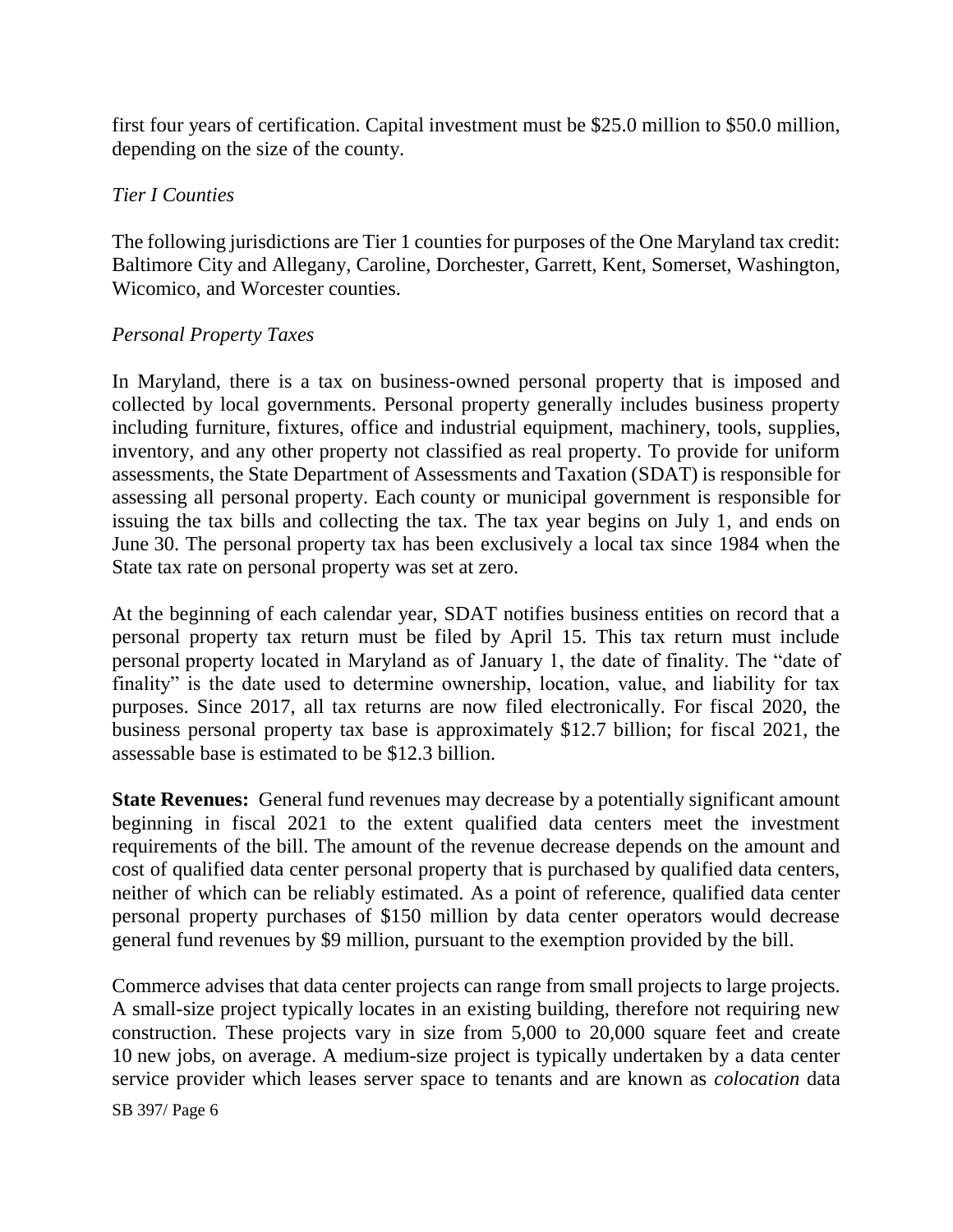centers. It is estimated that these types of projects require new construction of approximately 50,000 square feet of space and may create 25 new jobs, on average. A larger data center project is typically undertaken by large technology companies for their own hosting purposes. These are known as *enterprise* data centers, and are owned and operated by companies such as Google, Facebook, and Amazon Web Services. These large projects usually involve over 100,000 square feet of space and create more than 100 new jobs. Commerce reports that a 2017 study by the U.S. Chamber of Commerce Technology Engagement Center indicated that the average size of a large data center is 165,100 sq. ft. with 157 jobs.

Commerce reports that employment and capital investment will vary among the different types of data centers. Many data centers, such as Amazon Web Services, are often configured as multi-building campuses. In addition, Commerce advises that capital expenditures related to servers is a semi-reoccurring cost because operators generally replace these items on a three- to five-year cycle.

**State Expenditures:** The Comptroller's Office will incur a one-time expenditure increase of \$101,300 in fiscal 2021 to notify the approximately 130,000 sales and use tax account holders of the sales tax change and to develop a new exemption form.

**Local Fiscal Effect:** Local property tax revenues decrease beginning in fiscal 2021 to the extent local governments reduce or eliminate the personal property tax assessment for qualified data center personal property. The amount of the revenue decrease will vary by jurisdiction and depends on the assessed value of qualified data center personal property that is reduced or eliminated and the local jurisdiction's personal property tax rate. As a point of reference, for every \$2.0 million in qualified data personal property that is eliminated, local personal property tax revenues will decrease by approximately \$63,400, assuming a weighted average local personal property tax rate of \$3.1675.

# **Additional Information**

**Prior Introductions:** None.

**Designated Cross File:** HB 1339 (Delegate Jacobs, *et al.*) - Ways and Means.

**Information Source(s):** Baltimore City; Harford and Talbot counties; Maryland Association of Counties; Maryland Municipal League; Comptroller's Office; Department of Commerce; Maryland Department of Transportation; State Department of Assessments and Taxation; Department of Legislative Services